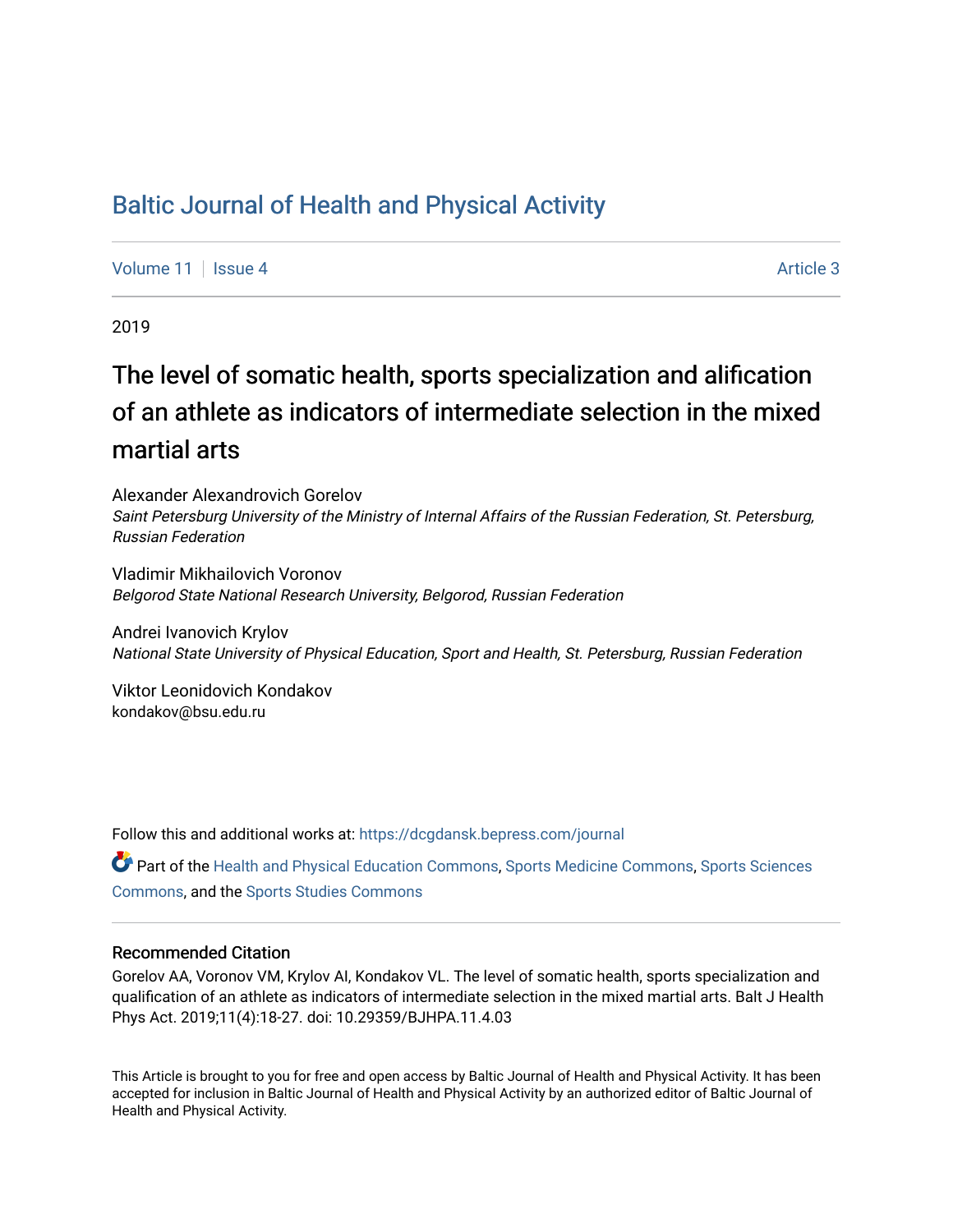## **The level of somatic health, sports specialization and qualification of an athlete as indicators of intermediate selection in the mixed martial arts**

| <b>Authors' Contribution:</b><br>A Study Design<br><b>B</b> Data Collection                                                                          | Alexander Alexandrovich Gorelov <sup>1 ACD</sup> , Vladimir Mikhailovich Voronov <sup>2 ABC</sup> ,<br>Andrei Ivanovich Krylov <sup>3 CF</sup> , Viktor Leonidovich Kondakov <sup>2 CDE</sup> |
|------------------------------------------------------------------------------------------------------------------------------------------------------|-----------------------------------------------------------------------------------------------------------------------------------------------------------------------------------------------|
| <b>C</b> Statistical Analysis<br>D Data Interpretation<br><b>E</b> Manuscript Preparation<br><b>F</b> Literature Search<br><b>G</b> Funds Collection | <sup>1</sup> Saint Petersburg University of the Ministry of Internal Affairs of the Russian Federation,<br>St. Petersburg, Russian Federation                                                 |
|                                                                                                                                                      | <sup>2</sup> Belgorod State National Research University, Belgorod, Russian Federation                                                                                                        |
|                                                                                                                                                      | <sup>3</sup> National State University of Physical Education, Sport and Health,<br>St. Petersburg, Russian Federation                                                                         |
| abstract                                                                                                                                             |                                                                                                                                                                                               |
| Background:                                                                                                                                          | This article presents the results of experimental research to identify high-priority types of martial arts                                                                                    |

| <b>Background:</b>    | This article presents the results of experimental research to identify high-priority types of martial arts<br>whose representatives successfully implement their skills in mixed martial arts, as well as the results<br>of the study of somatic health. Objective. To explore the mechanisms of the intermediate selection in<br>sport of the highest achievements and to explore the possibility of using them in mixed martial arts. |
|-----------------------|-----------------------------------------------------------------------------------------------------------------------------------------------------------------------------------------------------------------------------------------------------------------------------------------------------------------------------------------------------------------------------------------------------------------------------------------|
| Material and methods: | We have attracted twelve fully qualified athletes of mixed martial arts for a study to identify criteria<br>of talent prediction and intermediate selection in terms of somatic health. We have engaged eighteen<br>leading Russian trainers with extensive practical experience in training athletes of combat sport and<br>mixed martial arts as experts in this research.                                                            |
| <b>Results:</b>       | The results of our study show that having high potential of somatic health considerably exceeding the<br>same indicator of ordinary man is a feature for being fully qualified mixed martial artists.                                                                                                                                                                                                                                   |
| <b>Conclusions:</b>   | The results of ranking of the leading mixed martial artists and our long-term observations confirm<br>representatives of sport and combat sambo and army hand-to-hand combat are the most promising in<br>terms of success in competitive activity.                                                                                                                                                                                     |
| Key words:            | mixed martial arts, intermediate selection, somatic health, paired comparison, comparison of polar<br>groups.                                                                                                                                                                                                                                                                                                                           |
| article details       |                                                                                                                                                                                                                                                                                                                                                                                                                                         |

|                               | Article statistics: Word count: 3,721; Tables: 6; Figures: 0; References: 37                                                                                                                                                                                                                                                                                                                                                                                                                                                                                                                                                                                                                                                                                                                                                                                  |
|-------------------------------|---------------------------------------------------------------------------------------------------------------------------------------------------------------------------------------------------------------------------------------------------------------------------------------------------------------------------------------------------------------------------------------------------------------------------------------------------------------------------------------------------------------------------------------------------------------------------------------------------------------------------------------------------------------------------------------------------------------------------------------------------------------------------------------------------------------------------------------------------------------|
|                               | <b>Received:</b> August 2019; <b>Accepted:</b> August 2019; <b>Published:</b> December 2019                                                                                                                                                                                                                                                                                                                                                                                                                                                                                                                                                                                                                                                                                                                                                                   |
|                               | <b>Full-text PDF:</b> http://www.balticsportscience.com                                                                                                                                                                                                                                                                                                                                                                                                                                                                                                                                                                                                                                                                                                                                                                                                       |
| Copyright                     | © Gdansk University of Physical Education and Sport, Poland                                                                                                                                                                                                                                                                                                                                                                                                                                                                                                                                                                                                                                                                                                                                                                                                   |
| Indexation:                   | Celdes, Clarivate Analytics Emerging Sources Citation Index (ESCI), CNKI Scholar (China National Knowledge<br>Infrastructure), CNPIEC, De Gruyter - IBR (International Bibliography of Reviews of Scholarly Literature in<br>the Humanities and Social Sciences), De Gruyter - IBZ (International Bibliography of Periodical Literature<br>in the Humanities and Social Sciences), DOAJ, EBSCO - Central & Eastern European Academic Source, EBSCO<br>- SPORTDiscus, EBSCO Discovery Service, Google Scholar, Index Copernicus, J-Gate, Naviga (Softweco, Primo<br>Central (ExLibris), ProQuest - Family Health, ProQuest - Health & Medical Complete, ProQuest - Illustrata: Health<br>Sciences, ProQuest - Nursing & Allied Health Source, Summon (Serials Solutions/ProQuest, TDOne (TDNet), Ulrich's<br>Periodicals Directory/ulrichsweb, WorldCat (OCLC) |
| <b>Funding:</b>               | This research received no specific grant from any funding agency in the public, commercial, or not-for-profit sectors.                                                                                                                                                                                                                                                                                                                                                                                                                                                                                                                                                                                                                                                                                                                                        |
| <b>Conflict of interests:</b> | Authors have declared that no competing interest exists.                                                                                                                                                                                                                                                                                                                                                                                                                                                                                                                                                                                                                                                                                                                                                                                                      |
| <b>Corresponding author:</b>  | Professor Viktor Leonidovich Kondakov, Doctor of Pedagogical Sciences (PhD), Belgorod State National Research University,<br>85 Pobedy Street, Belgorod, 308015 Russian Federation; e-mail: kondakov@bsu.edu.ru                                                                                                                                                                                                                                                                                                                                                                                                                                                                                                                                                                                                                                               |
| <b>Open Access License:</b>   | This is an open access article distributed under the terms of the Creative Commons Attribution-Non-commercial 4.0<br>International (http://creativecommons.org/licenses/by-nc/4.0/), which permits use, distribution, and reproduction in<br>any medium, provided the original work is properly cited, the use is non-commercial and is otherwise in compliance<br>with the license.                                                                                                                                                                                                                                                                                                                                                                                                                                                                          |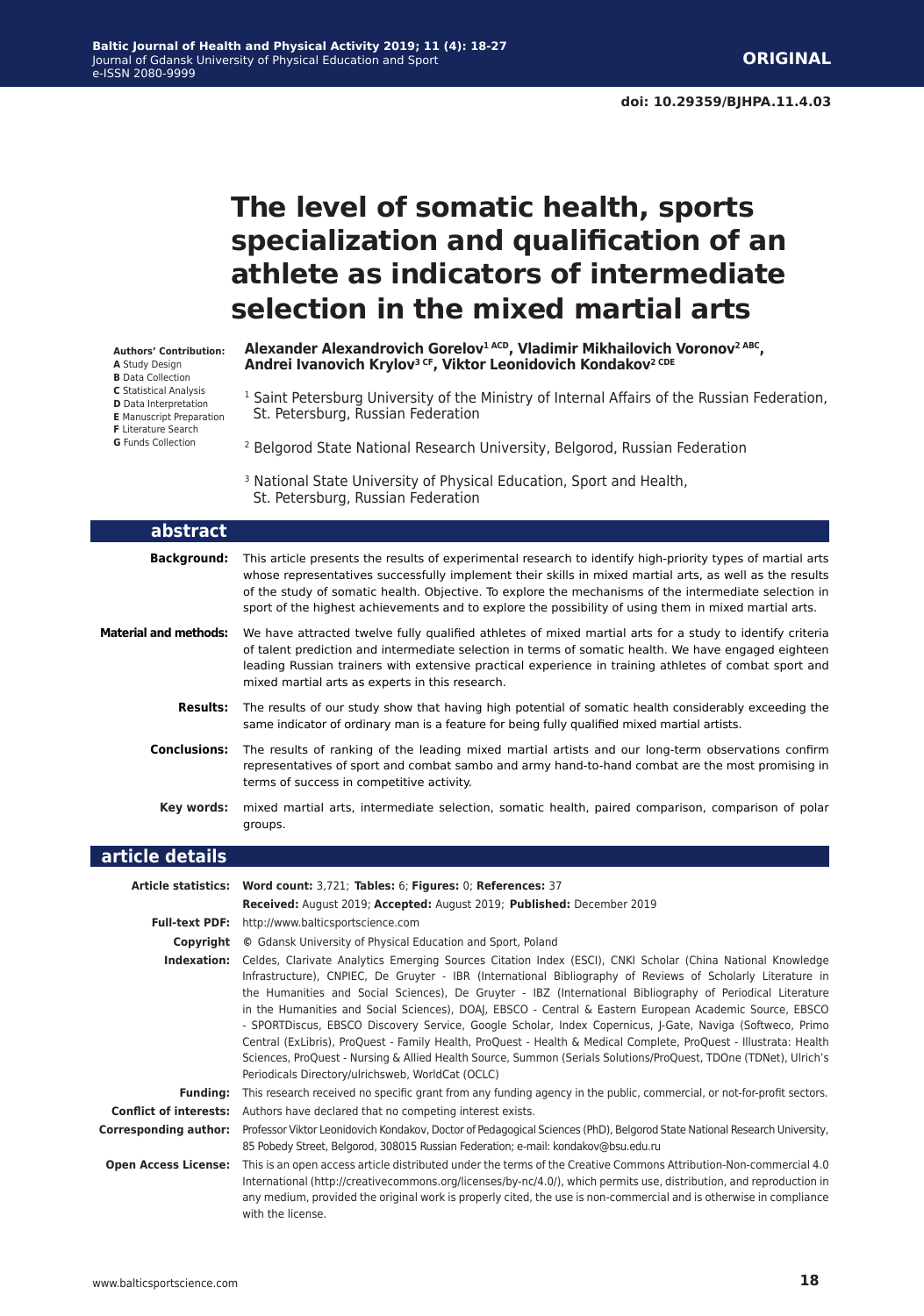### **introduction**

In the Russian Federation, MMA as a sport was officially recognized and included in the Russian register of sports in 2012. In such a short period of its existence, mixed martial arts have not accumulated yet scientific data whose analysis and synthesis would allow creating the science-based theory and methodology of mixed martial artists' training, including prediction of their success and selection.

The progress of modern sport and strong intensification of competition at the world sport stage caused the relevance of sport selection problems. A comprehensive practice of sport selection has appeared in sports-developed countries. This fact indicates that sport selection is a necessary link in the system of training world class athletes. Theoretical and methodological foundations of sport selection problems are covered in detail by experts [1–6].

Since the beginning of the 21st century, a trend towards universalization of the existing types of wrestling and appearance of new ones began to show in the sports world. Mixed Martial Arts is a relatively young sport in Russia. Unlike the Olympic kinds of wrestling, they use a powerful arsenal of shock (boxing, taekwondo, karate, etc.), throwing (freestyle and Greco-Roman wrestling, judo, sambo) and painful (judo, sambo, jiu-jitsu, etc.) methods and actions. Boundaries of age and level of sports training limit admission to competitive fight in mixed martial arts. The rules of a competitive bout permitting the use of punches, kicks, throws, stalling and painful methods determine these restrictions.

During a match, a mixed style fighter has to withstand high physical loads and endure exorbitant pain and neuro-emotional stress. High extremity of MMA declares the specific requirements for the selection of candidates. In our country, only people of age 16 and older having extensive experience in combat sport can be selected. If a fighter wants to participate in competitions, he must be of age 18 and have a qualification in another sport of candidate master or higher. Therefore, in the process of intermediate selecting a trainer needs to know what kinds of wrestling are a priority in order to achieve success in the competitive activity in mixed martial arts [7–13]. Another important aspect of this selection is an athlete's somatic health to confirm the possibility to withstand high physical loads and endure exorbitant pain.

These positions served as prerequisites for research which attempts to prove experimentally the hypothetical views on the criteria that can serve as indicators for the selection of mixed martial arts fighters and can show the athlete's readiness to high results in major competitions. Therefore, the purpose this research was to study the mechanisms of intermediate selection in world class sport and explore the possibility of using them in mixed martial arts.

### **material and methods**

A ranking has been made to identify the most promising types of martial arts whose representatives could realize themselves in mixed martial arts in the best way. Eighteen leading Russian trainers with extensive practical experience in training athletes of combat sport and mixed martial arts have been engaged as experts in this research. Twelve fully qualified athletes of mixed martial arts have been recruited to identify criteria of talent prediction and intermediate selection in terms of somatic health.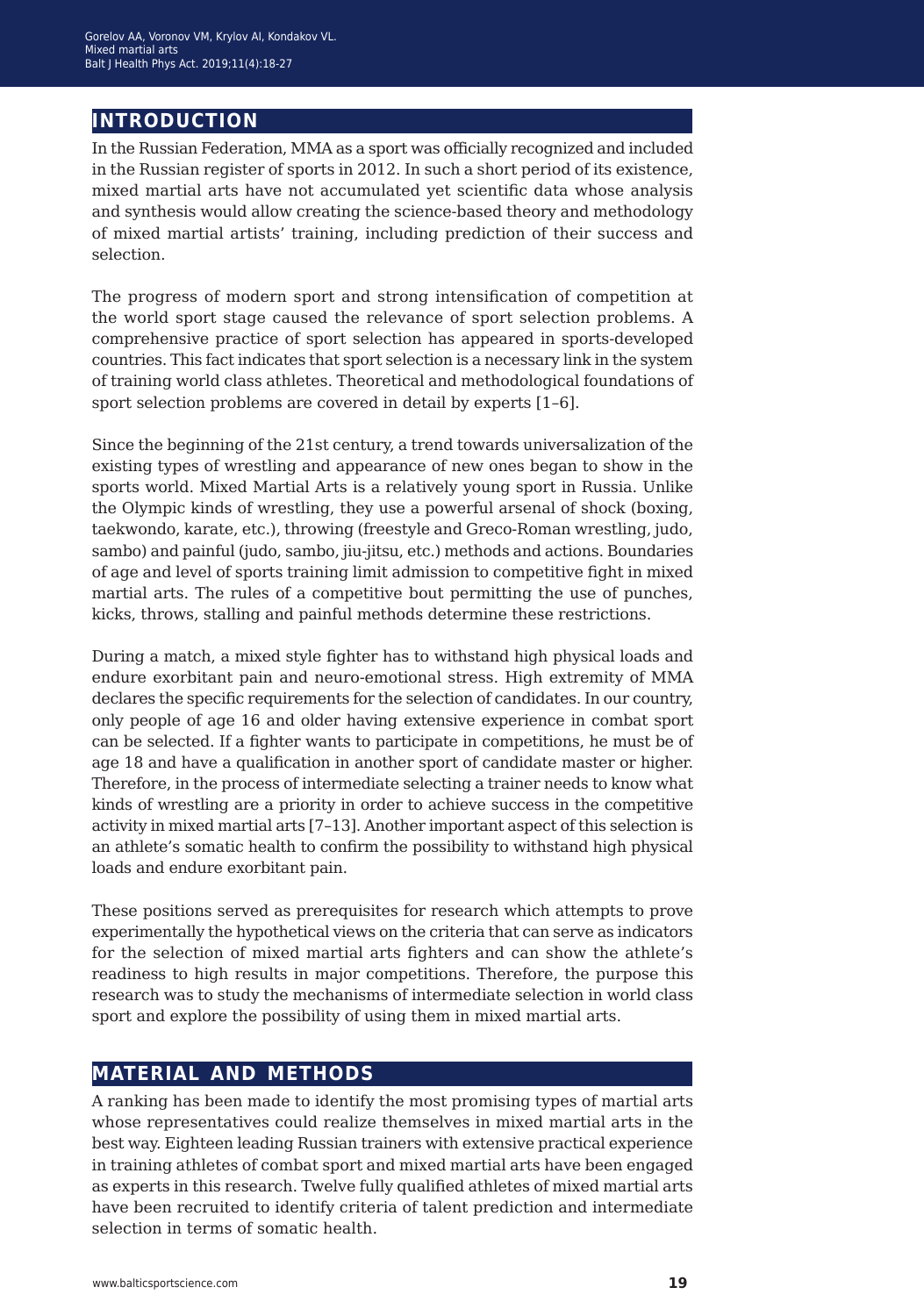Baltic Journal of Health and Physical Activity 2019; 11 (4): 18-27 Journal of Gdansk University of Physical Education and Sport Journal of Gdansk University of Physical Education and Sport e-ISSN 2080-9999 e-ISSN 2080-9999

To achieve these objectives, the following methods have been used: collection, theoretical analysis and generalization of scientific sources and literature, the method of paired comparisons [12], a comparison of polar groups [7], research methods of somatic health [1], methods of mathematical statistics [7].

#### **results**

Table 1 shows characteristics of leading Russian trainers attracted to conduct the ranking of the leading mixed martial artists of Russian Federation.

As shown in Table 1, all experts have quite high experience in coaching in combat sports. Coaching experience in hand combat and sambo have been referred to mixed martial arts because their rules are the same.

Table 1. Characteristics of leading Russian trainers attracted to rank the leading mixed martial artists of Russian Federation

| No.            | Experts                  | Sport<br>specialization | The general<br>experience of<br>coaching in<br>combat sports | Experience<br>in MMA | Region<br>of Russia |
|----------------|--------------------------|-------------------------|--------------------------------------------------------------|----------------------|---------------------|
| $\mathbf{1}$   | B-v Kh.                  | sambo                   | 17                                                           | $\overline{7}$       | Makhachkala         |
| $\overline{2}$ | V-ov V.                  | sambo                   | 22                                                           | 12                   | Stary Oskol         |
| 3              | $G$ -ov $S$ .            | sambo                   | 19                                                           | 12                   | Moscow              |
| 4              | D-ev I.                  | freestyle wrestling     | 17                                                           | 5                    | Grozny              |
| 5              | Z-niy D.                 | greco-roman wrestling   | 19                                                           | 5                    | Kaliningrad         |
| 6              | Z-in K.                  | judo                    | 20                                                           | 5                    | Belgorod            |
| 7              | Z-ky G.                  | sambo                   | 21                                                           | 8                    | Krasnoyarsk         |
| 8              | I-ev M.                  | freestyle wrestling     | 18                                                           | 7                    | Vladikavkaz         |
| 9              | $K$ - $\alpha$ $\vee$ A. | sambo                   | 16                                                           | 10                   | St. Petersburg      |
| 10             | K-ev S.                  | judo                    | 17                                                           | 5                    | Sevastopol          |
| 11             | M-ov A.                  | sambo                   | 23                                                           | 14                   | Stary Oskol         |
| 12             | P-ov S.                  | dogfight                | 17                                                           | 12                   | Norilsk             |
| 13             | P-ov A.                  | dogfight                | 15                                                           | 11                   | <b>Tobolsk</b>      |
| 14             | C-yan A.                 | thai boxing             | 17                                                           | 5                    | Belgorod            |
| 15             | S-ko U.                  | karate                  | 19                                                           | 5                    | Abakan              |
| 16             | T-ov V.                  | sambo                   | 21                                                           | 12                   | Abakan              |
| 17             | Kh-v D.                  | dogfight                | 19                                                           | 10                   | Kislovodsk          |
| 18             | Ch-ev A.                 | dogfight                | 20                                                           | 11                   | Nizhny Novgorod     |

The results of experts' evaluation of various kinds of combat sports which are the most preferred for selection in MMA are shown in Table 2. As can be seen from Table 2, coaching community preferred sambo, fighting, sport sambo and kickboxing. This fact indicates these kinds of sport are a priority during an intermediate selection.

To confirm these data, we subjected 12 mixed style artists of high qualification to the ranking according by the method of paired comparisons. Table 3 shows data characterizing the age, sports specialization and qualifications, as single combat training duration in general and MMA in particular, as well as the highest sporting achievements of athletes recruited to the research.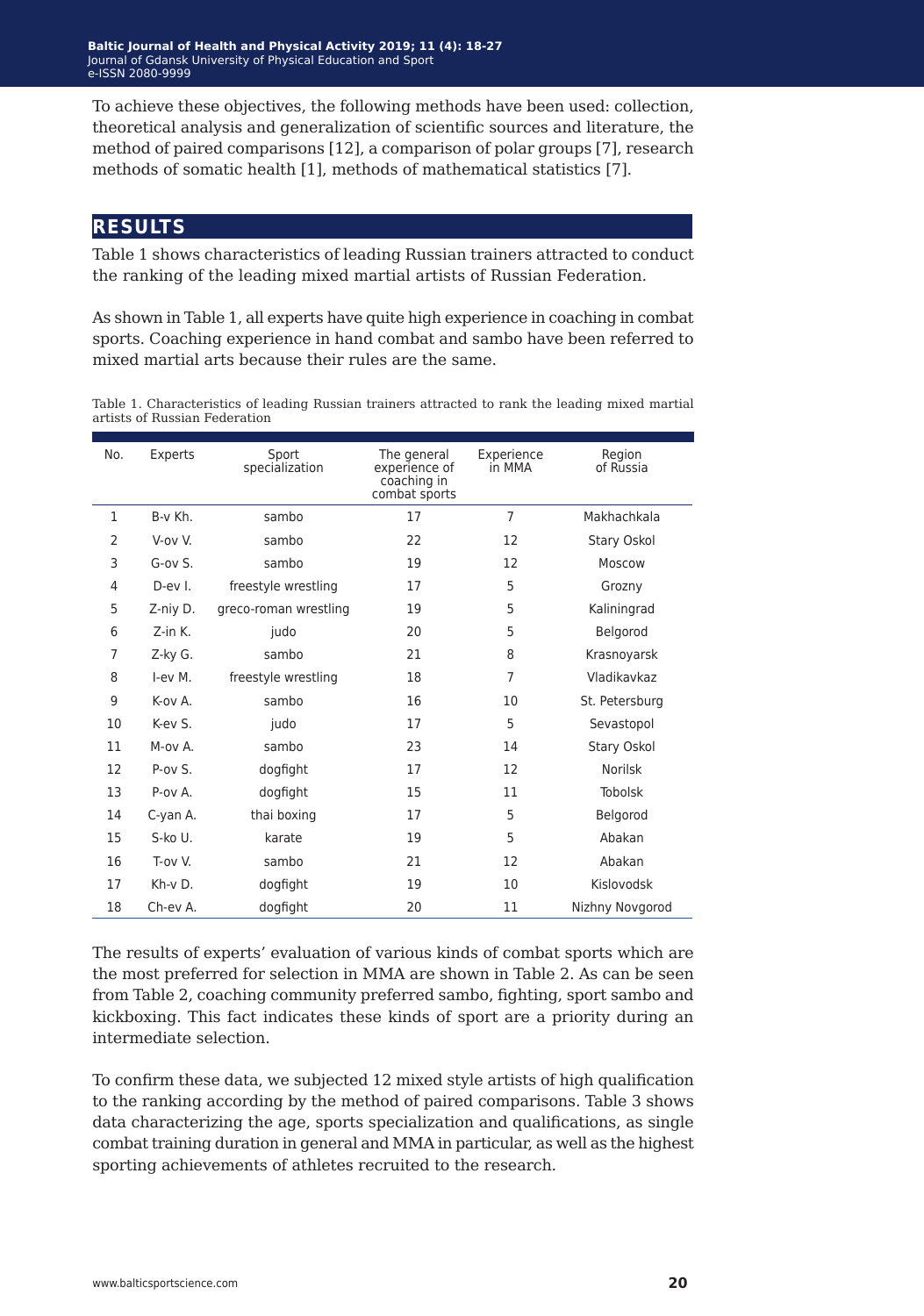Table 2. Summary matrix of peer reviews of the forms of martial arts whose representatives are more suitable for selection in mixed martial arts

| No. | Forms of<br>martial arts | 1        | 2           | 3  | 4        | 5            | 6  | 7  | 8              | 9  | 10       | 11 | 12            | 13             | 14             | Σ   | Rank            |
|-----|--------------------------|----------|-------------|----|----------|--------------|----|----|----------------|----|----------|----|---------------|----------------|----------------|-----|-----------------|
| 1   | combat sambo             |          | 14          | 17 | 17       | 15           | 17 | 17 | 16             | 17 | 17       | 17 | 15            | 9              | 17             | 205 |                 |
| 2   | judo                     | 3        |             | 17 | 17       | 14           | 17 | 17 | 14             | 15 | 14       | 17 | 5             | $\overline{2}$ | 17             | 169 | $\mathbf{III}$  |
| 3   | boxing                   | 0        | $\mathbf 0$ |    | $\Omega$ | $\mathbf 0$  | 10 | 16 | $\mathbf 0$    | 1  | $\Omega$ | 7  | $\Omega$      | $\Omega$       | $\overline{2}$ | 36  | <b>XII-XIII</b> |
| 4   | box savate               | $\Omega$ | 0           | 17 |          | 3            | 14 | 16 | 6              | 9  | 8        | 12 | 4             | 2              | 9              | 100 | VIII            |
| 5   | kickboxing               | 2        | 3           | 17 | 14       |              | 17 | 17 | 8              | 15 | 15       | 16 | 9             | 3              | 15             | 151 | $\vee$          |
| 6   | freestyle wrestling      | $\Omega$ | 0           | 7  | 3        | $\mathbf{0}$ |    | 16 | $\mathbf 0$    | 0  | $\Omega$ | 8  | $\mathbf{0}$  | $\Omega$       | $\overline{2}$ | 36  | XII-XIII        |
| 7   | greco-roman wrestling    | $\Omega$ | 0           | 1  | 1        | $\mathbf 0$  | 1  |    | $\mathbf 0$    | 0  | $\Omega$ | 0  | 0             | $\mathbf 0$    | $\mathbf 0$    | 3   | XIV             |
| 8   | thai boxing              | 1        | 3           | 17 | 8        | 9            | 17 | 17 |                | 16 | 13       | 14 | 5             | 1              | 14             | 138 | VI              |
| 9   | karate                   | 0        | 2           | 16 | 8        | 2            | 17 | 17 | 1              |    | 2        | 12 | $\mathcal{P}$ | $\Omega$       | 9              | 88  | IX              |
| 10  | kung fu                  | 0        | 3           | 17 | 9        | 2            | 17 | 17 | $\overline{4}$ | 15 |          | 15 | 2             | $\Omega$       | 14             | 115 | VII             |
| 11  | taekwondo                | 0        | 0           | 8  | 5        | 1            | 9  | 17 | 3              | 5  | 2        |    | $\Omega$      | $\Omega$       | 8              | 61  | XI              |
| 12  | sambo                    | 2        | 12          | 17 | 13       | 8            | 17 | 17 | 12             | 15 | 15       | 17 |               | 4              | 17             | 166 | IV              |
| 13  | dogfight                 | 8        | 15          | 17 | 15       | 14           | 17 | 17 | 16             | 17 | 17       | 17 | 13            |                | 17             | 200 | $\mathbf{II}$   |
| 14  | jiu-jitsu                | 0        | 0           | 15 | 8        | 2            | 15 | 17 | 3              | 8  | 3        | 9  | 0             | $\Omega$       |                | 80  | X               |

#### Table 3. Characteristics of the test continent

| Name<br>(initials) | Age<br>(years) | Sport specialization<br>and expertise<br>before joining MMA | Age of<br>getting<br>involved<br>in combat<br>sports | Years of<br>experience<br>in MMA | Sport<br>qualification<br>in MMA | The highest sporting<br>achievement                       |
|--------------------|----------------|-------------------------------------------------------------|------------------------------------------------------|----------------------------------|----------------------------------|-----------------------------------------------------------|
| <b>SKU</b>         | 28             | sambo hms                                                   | 9                                                    | 19                               | <b>MSIC</b>                      | 1st place in World Cup MMA                                |
| <b>MVI</b>         | 25             | sambo ms                                                    | 11                                                   | 14                               | <b>MSIC</b>                      | European Champion in MMA<br><b>SBI</b>                    |
| <b>NVA</b>         | 25             | sambo msic                                                  | 7                                                    | 5                                | MS.                              | European Champion in sambo                                |
| <b>SDA</b>         | 32             | sambo, judo ms                                              | 7                                                    | 12                               | MS                               | European Champion in sambo                                |
| GDA                | 26             | boxing ms                                                   | 6                                                    | 2                                | MS                               | Champion in MMA SBI                                       |
| GAM                | 24             | sambo ms                                                    | 17                                                   | 7                                | MS                               | Champion of Russia in sambo                               |
| <b>KSV</b>         | 19             | sambo cms                                                   | 10                                                   | 3                                | <b>MS</b>                        | the winner of the<br>championship of Russia MMA           |
| <b>IDYU</b>        | 18             | sambo cms                                                   | 7                                                    | 3                                | <b>MS</b>                        | Vice-winner of Central Russia<br>in sambo                 |
| <b>MNV</b>         | 18             | army dogfight ms                                            | 4                                                    | 3                                | <b>CMS</b>                       | Member of the military close<br>combat World Championship |
| <b>TAA</b>         | 27             | army dogfight cms                                           | 15                                                   | 8                                | <b>CMS</b>                       | <b>ASB Champion League</b>                                |
| <b>TVA</b>         | 21             | army dogfight cms                                           | 9                                                    | 1.4                              | <b>CMS</b>                       | Champion of "Dragon" Event<br>in China                    |
| <b>SVO</b>         | 18             | sambo 1st class                                             | 7                                                    | 2                                | <b>CMS</b>                       | Member of the European<br>Championship MMA SBI            |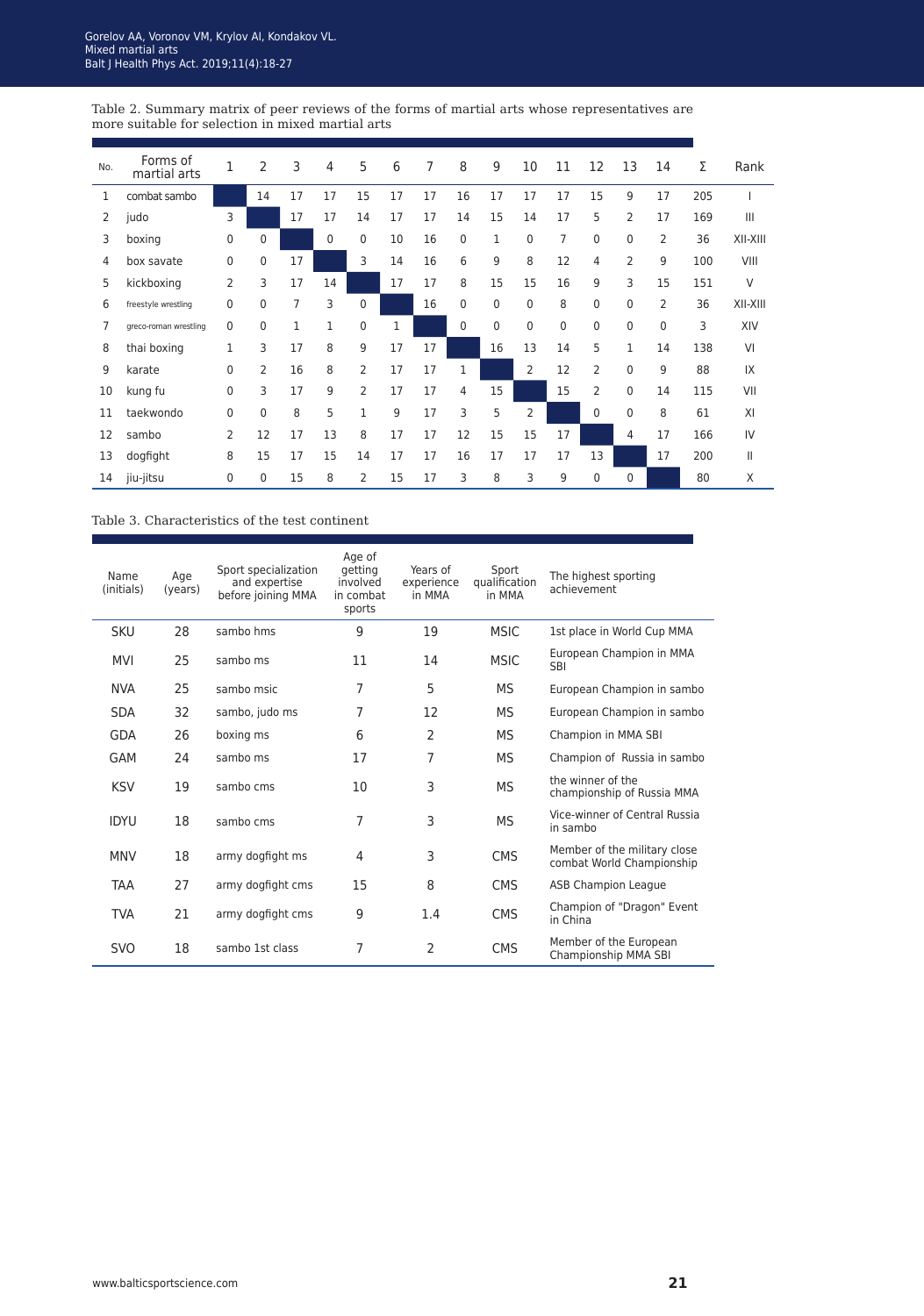|                            |  |  |  | Table 4. Ranking places of the leading mixed martial artists in accordance with assessment of |  |  |
|----------------------------|--|--|--|-----------------------------------------------------------------------------------------------|--|--|
| expert community of Russia |  |  |  |                                                                                               |  |  |

|             |    |              |    |    |    |    |    |                |                | Experts No. |    |    |    |    |    |    |    |    |     |      |
|-------------|----|--------------|----|----|----|----|----|----------------|----------------|-------------|----|----|----|----|----|----|----|----|-----|------|
| No.         |    | 2            | 3  | 4  | 5  | 6  |    | 8              | 9              | 10          | 11 | 12 | 13 | 14 | 15 | 16 | 17 | 18 | Σ   | Rank |
| SCYU        |    | $\mathbf{1}$ |    |    | 1  |    | 1  | $\mathbf{1}$   |                | 1           |    | 1  |    | 1  |    | 1  | 1  | 1  | 18  |      |
| <b>MVI</b>  | 2  | 2            | 3  | 2  | 2  | 3  | 2  | $\overline{2}$ | $\overline{2}$ | 3           | 3  | 2  | 2  | 3  | 2  | 2  | 2  | 3  | 42  | Ш    |
| <b>NVA</b>  | 4  | 3            | 2  | 3  | 4  | 2  | 3  | 4              | 3              | 2           | 2  | 3  | 4  | 2  | 3  | 3  | 3  | 2  | 52  | Ш    |
| <b>SDA</b>  | 3  | 4            | 4  | 4  | 3  | 4  | 4  | 3              | 4              | 4           | 4  | 4  | 3  | 4  | 4  | 4  | 4  | 4  | 68  | IV   |
| <b>GDA</b>  | 5  | 5            | 6  | 5  | 6  | 5  | 5  | 5              | 6              | 5           | 5  | 6  | 5  | 6  | 5  | 5  | 6  | 5  | 96  | V    |
| <b>GAM</b>  | 7  | 7            | 5  | 6  | 7  | 7  | 6  | 6              | 5              | 7           | 6  | 5  | 6  | 5  | 6  | 6  | 5  | 6  | 103 | VI   |
| <b>KSV</b>  | 6  | 6            | 7  | 7  | 5  | 8  | 8  | 7              | 8              | 6           | 7  | 7  | 7  | 8  | 8  | 7  | 7  | 7  | 126 | VII  |
| <b>IDYU</b> | 8  | 9            | 8  | 8  | 8  | 6  | 9  | 8              | 7              | 9           | 8  | 9  | 8  | 7  | 9  | 8  | 8  | 8  | 145 | VIII |
| <b>MNV</b>  | 9  | 8            | 9  | 9  | 9  | 9  | 7  | 9              | 9              | 8           | 9  | 8  | 9  | 9  | 7  | 9  | 9  | 9  | 155 | IX   |
| TAA         | 10 | 11           | 11 | 10 | 10 | 11 | 10 | 11             | 10             | 10          | 11 | 10 | 10 | 10 | 11 | 10 | 11 | 10 | 187 | Χ    |
| <b>TVA</b>  | 11 | 10           | 11 | 11 | 11 | 10 | 11 | 10             | 11             | 11          | 10 | 11 | 11 | 11 | 10 | 11 | 10 | 11 | 192 | XI   |
| <b>SVO</b>  | 12 | 12           | 12 | 12 | 12 | 12 | 12 | 12             | 12             | 12          | 12 | 12 | 12 | 12 | 12 | 12 | 12 | 12 | 216 | XII  |

It should be noted that the fact that 11 people out of 12 came in mixed martial arts of sambo, judo and an army dogfighting can speak about certain aspects of the intermediate selection in mixed martial arts exactly of these sports.

The authors own long-term observations also indicate the representatives of combat sambo and army dogfighting are the most promising ones in terms of achieving success in the competitive activities. A multiple MMA world champion Fedor Emelianenko who came in MMA from combat sambo can be a shining example.

A further aspect of our research was to investigate the functional area of fully qualified MMA artists. The features of modern sport preparation are large volumes of mobility, high intensity and tension of training and competitive loads often being on the edge of human physiological possibilities. Therefore, health diagnosis is a mandatory and integral part of the selection in a particular sport.

In order to assess the level of athletes' somatic health, the method of G.L. Apanasenko and U.S. Chistyakova [8] was used based on a point scale assessment of morphofunctional indicators such as the Ketle index, the life index, the Robinson index, the heart rate recovery time after 20 sit-ups in 30 seconds, the power index. The results of this study are presented in Tables 5 and 6 illustrating that somatic health far exceeds the same indexes of an ordinary man, both in the entire study sample, as well as in conventionally divided groups. Thus the calculation of the living index showed that indicators of respiratory function are very high in all groups  $(x_1 - 71.0 \pm 0.7; x_2 - 70.0 \pm 0.4;$  $\bar{x}_3$  – 70.0  $\pm$ 0.7) and have no significant difference between them (p > 0.05). A similar pattern is typical of the mean body mass index values ( $p > 0.05$ ).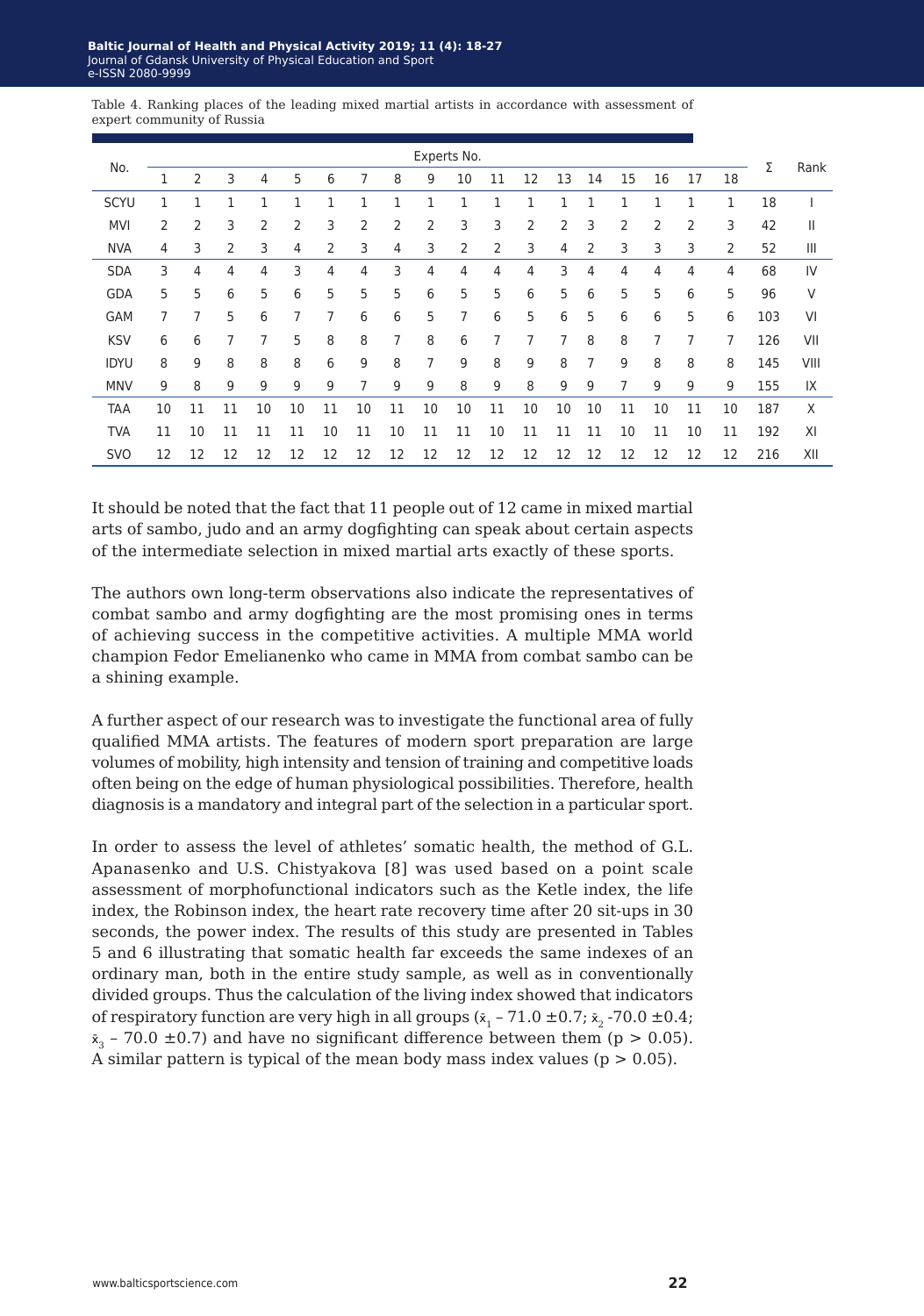Table 5. Somatic health characteristics of mixed martial athletes of Alexander Nevsky Club

|                                                             | More successful |                |                | $\bar{\mathsf{x}}_1 \pm \mathsf{m}_1$ | Successful |                |                |                |                |                | $\bar{x}_{2}$ ± m <sub>2</sub> |                | Less successful |                | $\bar{x}_{3}$ ±m <sub>3</sub> / | $\bar{x}$ ± m/G<br>for the |
|-------------------------------------------------------------|-----------------|----------------|----------------|---------------------------------------|------------|----------------|----------------|----------------|----------------|----------------|--------------------------------|----------------|-----------------|----------------|---------------------------------|----------------------------|
| No.                                                         | <b>SKU</b>      | <b>MVI</b>     | <b>NVA</b>     | $\overline{G}1$                       | <b>SDA</b> | <b>GDA</b>     | GAM            | <b>KSV</b>     | <b>IDYU</b>    | <b>MNV</b>     | 7G2                            | <b>TAA</b>     | <b>TVA</b>      | <b>SVO</b>     | G <sub>3</sub>                  | entire<br>sample           |
| Body mass<br>index<br>(conv. units).                        | 34.8            | 31.9           | 32.7           | 33.1<br>±1.0/1.7                      | 32.1       | 33.4           | 29.9           | 34.1           | 31.9           | 33.4           | 32.5<br>±0.5/1.7               | 29.9           | 33.6            | 34.3           | 32.6<br>±1.5/2.6                | 32.7<br>±0.4/1.5           |
| Mark                                                        | $\overline{2}$  | $\overline{2}$ | $\overline{2}$ | $2\pm 0$                              | 2          | $\overline{2}$ | $\overline{2}$ | $\overline{2}$ | $\overline{2}$ | $\overline{2}$ | $2\pm 0$                       | $\overline{2}$ | $\overline{2}$  | $\overline{2}$ | $2\pm 0$                        | $2\pm 0$                   |
| Life Index<br>(conv. units).                                | 72              | 71             | 70             | 71.0<br>±0.7/1.2                      | 71         | 69             | 70             | 70             | 68             | 72             | 70.0<br>±0.4/1.6               | 69             | 71              | 70             | 70.0<br>±0.7/1.2                | 70.30.4<br>±/1.2           |
| Mark                                                        | 3               | 3              | 3              | 3±0                                   | 3          | 3              | 3              | 3              | 3              | 3              | 3±0                            | 3              | 3               | 3              | 3±0                             | 3±0                        |
| Power index<br>(conv. units).                               | 89              | 84             | 87             | 86.7<br>±1.7/3.0                      | 85         | 83             | 85             | 82             | 81             | 83             | 83.2<br>±0.6/1.6               | 82             | 81              | 84             | 82.3<br>±1.0/1.8                | 84.1<br>±0.7/2.5           |
| Mark                                                        | 3               | 3              | 3              | 3±0                                   | 3          | 3              | 3              | 3              | 3              | 3              | 3±0                            | 3              | 3               | 3              | 3±0                             | 3±0                        |
| Heart rate<br>recovery time<br>after 20 squats<br>in 20 sec | 44              | 47             | 50             | 47.0<br>±2.1/3.6                      | 47         | 49             | 51             | 53             | 49             | 54             | 50.5<br>±1.1/2.8               | 46             | 49              | 54             | 49.7<br>±1.7/4.7                | 54.9<br>±/3.1              |
| Mark                                                        | $\overline{7}$  | 7              | 7              | 7±0                                   | 7          | 7              | $\overline{7}$ | $\overline{7}$ | $\overline{7}$ | $\overline{7}$ | 7±0                            | 7              | $\overline{7}$  | 7              | 7 ± 0                           | 7 ± 0                      |
| Robinson<br>index<br>(conv. units).                         | 48              | 47             | 49             | 48.0<br>±0.7/1.2                      | 49         | 50             | 47             | 49             | 47             | 50             | 48.7<br>±0.5/1.2               | 50             | 47              | 51             | 49.3<br>±1.0/1.8                | 48.7<br>±0.3/1.2           |
| Mark                                                        | $\overline{2}$  | $\overline{2}$ | $\overline{2}$ | $2\pm 0$                              | 2          | 2              | $\overline{2}$ | $\overline{2}$ | $\overline{2}$ | $\overline{2}$ | $2\pm 0$                       | $\overline{2}$ | $\overline{2}$  | $\overline{2}$ | $2\pm 0$                        | $2\pm 0$                   |
| Overall<br>health<br>assessment<br>(conv. units).           | 17              | 17             | 17             | 17.0<br>±0.0/0                        | 17         | 17             | 17             | 17             | 17             | 17             | 17.0<br>±0.0/0                 | 17             | 17              | 17             | 17.0<br>±0.0/0                  | 17.0<br>±0.0/0             |

We can evaluate the heart rate recovery rapidity as very high based on mean values of the heart rate recovery time after 20 squats in 20 sec (exercise intensity is one squat in 1 sec). We can suppose this index is not a key one in the process of sportsman's talent prediction to MMA training for there is no reliable difference between more  $(x_1 - 47.0 \pm 2.1)$  or less  $(\bar{x}_3 - 49.7 \pm 1.7)$  successful athletes.

The Robinson index calculation showed the aerobic capacity (energy potential) of all investigated athletes also exceeds the average parameters of an ordinary man (49.3  $\pm$ 1.0), and the polar groups are not significantly different (p > 0.05).

The power index calculation shows the relative strength is within 84.1  $\pm$ 0.7 conv. units for the entire sample, thus greatly exceeding the same parameter of an ordinary man. Despite the fact this index in the more successful sportsmen's group is 4.4 conv. units higher  $(x_1 - 86.7 \pm 1.7; x_2 - 82.3 \pm 1.0)$  than in the group of less successful ones, the t test Student difference is not significant.

Table 6. The difference in authenticity of somatic health indexes of MMA athletes in groups of various success

|                                                       | More<br>successful                                                   | Successful       | Less<br>successful                        | P among                     | P among<br>$\bar{x}$ , and $\bar{x}$ , | P among<br>$\bar{x}$ , and $\bar{x}$ , |
|-------------------------------------------------------|----------------------------------------------------------------------|------------------|-------------------------------------------|-----------------------------|----------------------------------------|----------------------------------------|
| Studied parameters                                    | $\bar{x}, \pm m$<br>$\bar{x}_{2}$ $\pm$ m <sub>2</sub><br>/G2<br>/G1 |                  | $\bar{x}_{1}$ $\pm$ m <sub>3</sub><br>/G3 | $\bar{x}$ , and $\bar{x}$ , |                                        |                                        |
| Body mass index (conv. units).                        | 33.1<br>±1.0/1.7                                                     | 32.5<br>±0.5/1.7 | 32.6<br>±1.5/2.6                          | ۰                           |                                        | ۰                                      |
| Life index (conv. units).                             | 71.0<br>±0.7/1.2                                                     | 70.0<br>±0.4/1.6 | 70.0<br>±0.7/1.2                          |                             |                                        |                                        |
| Power index (conv. units).                            | 86.7<br>±1.7/3.0                                                     | 83.2<br>±0.6/1.6 | 82.3<br>±1.0/1.8                          |                             |                                        | ۰                                      |
| Heart rate recovery time after<br>20 squats in 30 sec | 47.0<br>±2.1/3.6                                                     | 50.5<br>±1.1/2.8 | 49.7<br>±1.7/4.7                          |                             |                                        |                                        |
| Robinson index (conv. units).                         | 48.0<br>±0.7/1.2                                                     | 48.7<br>±0.5/1.2 | 49.3<br>±1.0/1.8                          |                             |                                        |                                        |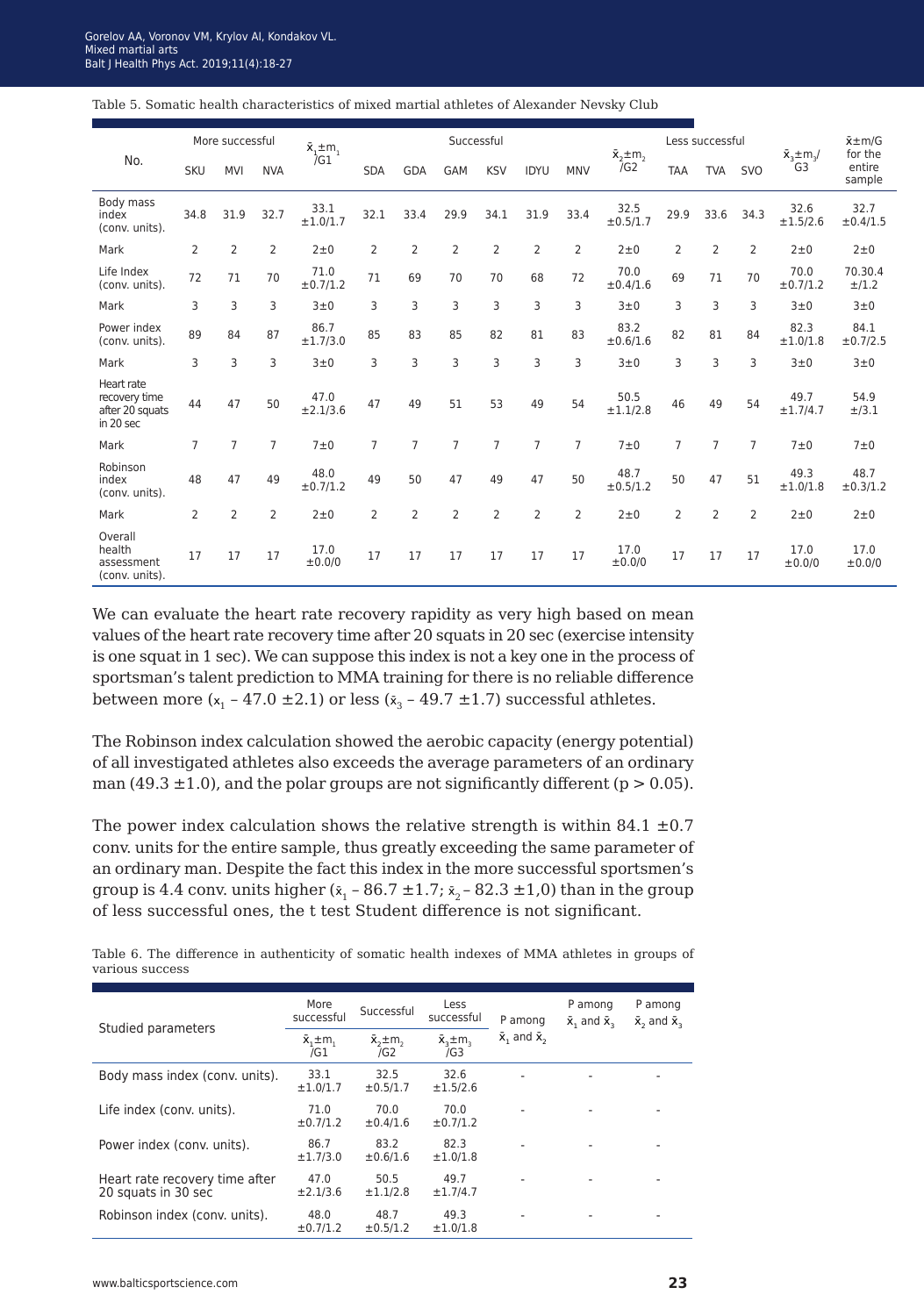#### **discussion**

In Russia, mixed martial arts had been officially recognized in 2012. In such a short period of its existence, this sport has not accumulated yet scientific data on prediction and selection. Each coach usually uses its own experience gained as a result of coaching in other combat sports. That, in turn, gives raise to contradictions in the definition of priorities at various stages of selection. Thus, experts of army dogfight select representatives of this sport only. Coaches qualified in sambo and judo prefer these same sports. A similar situation occurs with other combat sport: kickboxing, Thai boxing, karate, kung-fu, and others. There are also considerable disagreements in the selection criteria. Some experts believe the main criteria are health and functional fitness, others – the development of physical qualities and motor skills, and still others – athletes' technical and tactical preparation. Apart from anything else, there are contradictions in the indicators used to evaluate the above parameters [10].

Undoubtedly, for the mixed martial arts characterized by submaximal physical loads and extreme painful sensations, the problems associated with athletes' health are of utmost importance. Most researchers of this scientific field consider health not as condition, but as a process of preservation and development of physiological properties, mental and social potentials, for there are considerable changes of individual health parameters during sports training [14]. The obvious signs of the voltage of adaptation mechanisms accompany intensification of the training process. At the same time, occurring adaptive changes can be a factor of improving special efficiency and the initial phase of adaptive mechanisms failure [7-9,13,15-18]. The results of biomedical research in various laboratories around the world show modern sport training and competition loads are above any heavy physical labor [14]. They can give raise to human body complex adaptive adjustment, which can cause even irreversible consequences [18]. Modern mixed martial arts pessimalness is due to the appearance of new technical elements, accompanied with a high risk to the health and lives of athletes. The presence of the above extreme factors is associated with maximum mobilization of functional reserves and compensatory-adaptive mechanisms. Accumulation of these negative effects can lead to the breakdown of compensatory-adaptive mechanisms with subsequent development of acute or chronic "deviations" in health. This, in turn, can cause injures to various joints and intervertebral discs and pathologies in cardiovascular, respiratory and central nervous activities.

According to some researchers [12, 19], the incidence of athletes' injuries is increasing from year to year, so their health diagnostic is needed to output the athletes on the maximum parameters of training loads and record-competitive results. Famous scientists V.I. Balandin [2, 4], V.N. Platonov [1] and L.P. Sergienko [3] think the basis of intermediate selection consists of identifying athlete's abilities to reach the highest achievements in sport and endurance of heavy training loads. According to them, the coach should constantly analyze the dynamics of athletes' functional fitness. The organism's ability of effective recovery should be in his sight line. V.N. Platonov [1] believes the athlete's transition on the stage of "maximizing the individual capabilities" needs work to identify its ability to achieve world class results, study the body capacity to carry out exactly an intense training program and effectively adapt to the applied loads.

The share of perfectly healthy athletes in Russian national teams tends to reduce. According to G.A. Makarova [20], a great harm to athlete's health is applied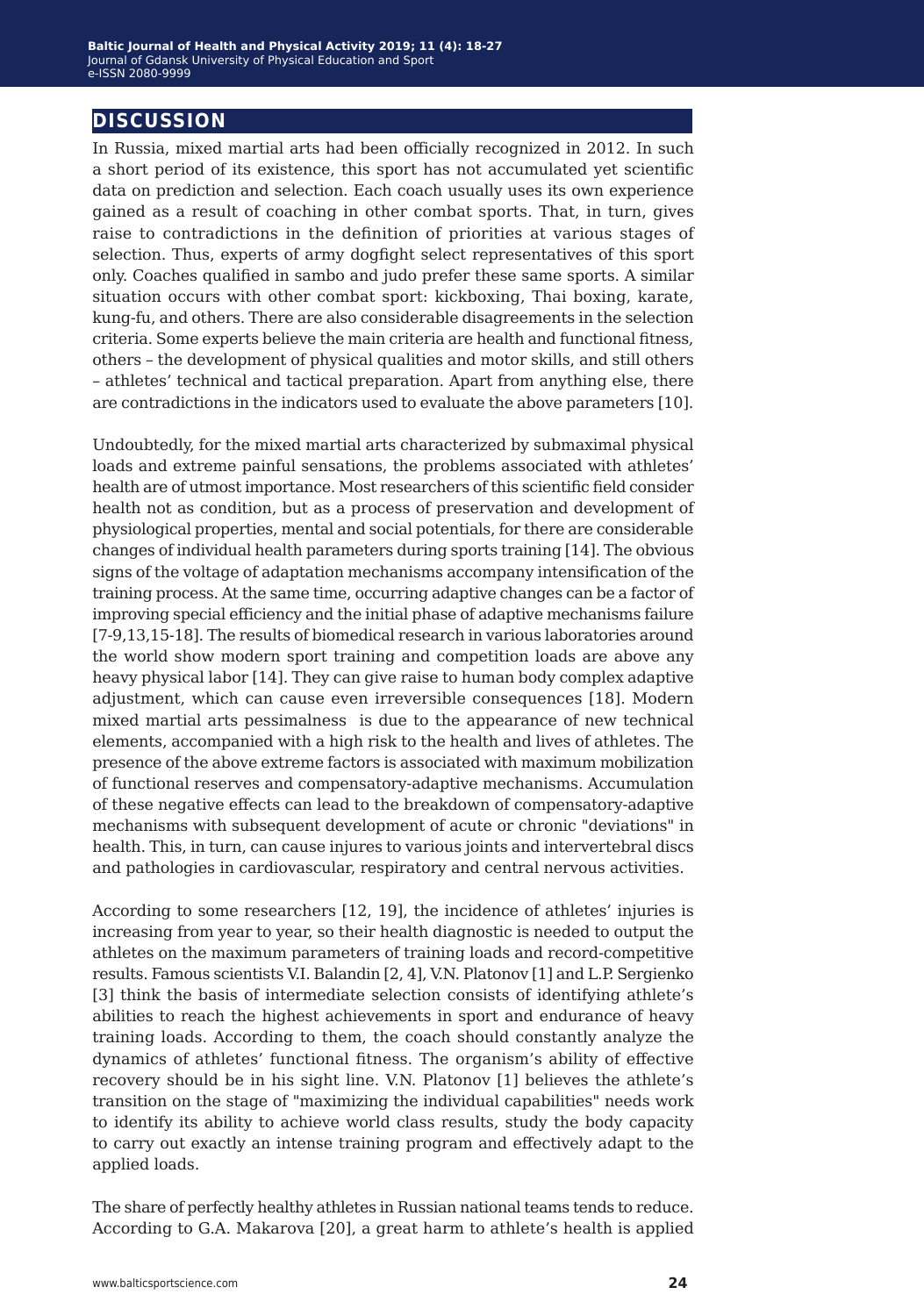by boosted backbreaking training loads, haste to achieve maximum results, insufficiently trained athletes participating in important competitions, when the applied physical and neuro-psychological loads exceed the body's functionality. Frequent weight loss, use of pharmacological drugs, and violation of the sport mode also harms health of athletes. Deteriorating of health is accompanied by a reduction of athletes' adaptation and mobilization capabilities, and with this, reliability of their competitive activities decreases.

Dissatisfaction with the state of this problem and the constant need to take into account the level of health has contributed to numerous studies [2, 4, 9, 13, 15–17, 21–23] to determine criteria to athletes' health. A special place among them belongs to the research of Ukrainian famous scientist GL Apanasenko [7], who developed objective criteria for the level of somatic health, basing on long-term experimental studies.

Summarizing the experts' opinions, it can be stated that many sport selection specialists [3, 24–27] put emphasis on model features of high-level sportsmen and prefer parameters of stability and genetic conditions [28–30].

Currently, there are opinions about selection priority of biomechanical, morphological physiological, psycho-physiological and other traits [31–34] ensuring sport success.

Modern MMA experts have not reached consensus on the means and methods for assessing the prospects of athletes. According to James et al. [35], athletes' aerobic and anaerobic parameters play a key role in the competitive activity success in mixed martial arts. At the same time, Kostikiadis et al. [36] believe a short-term high-intensity weight training is the most important one. Osipov et al. [26] consider an increase in functional readiness through cross fit workout as a major factor of success. It should be noted some experts [37] attribute athletes' coordination capacity to the number of the most important factors in the success of competitive activity.

The value of selection as an important factor of sport achievements growth in all phases of training is widely recognized. The selection system and orientation is a complex social mechanism not only working on the sport, but also closely linked with other spheres of activity. The search for new forms of sport selection and identification of the most informative tests are the most important goals coaches and scientists set themselves.

### **conclusions**

The results of ranking of the leading mixed martial artists, as well as our own long-term observations, show that representatives of sport and combat sambo, and army dogfight are the most promising ones in terms of achieving success in competitive activities. It is a regularity that fully qualified mixed martial artists have a high potential of somatic health. In fact, all the parameters under study serving as the basis for calculating an overall assessment of physical health were significantly higher than the normal human parameters, and pointed 17 conventional units (the highest level). They can be definite criteria of the selection of MMA and an indicator of the athlete's readiness for competitions.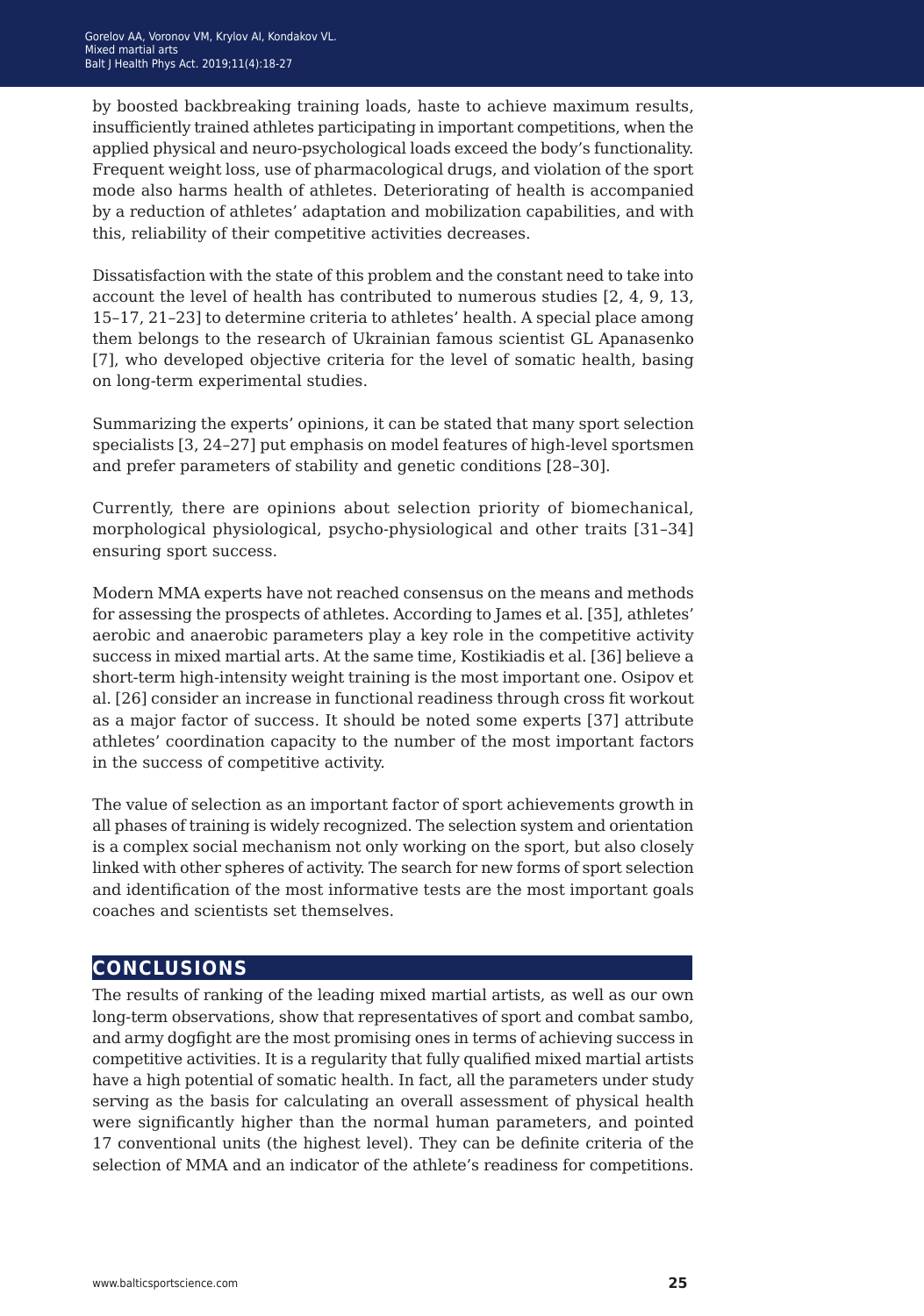#### **references**

- [1] Platonov VN. The system of sportsmen's preparation in the Olympic sport. The general theory and its practical applications. Academic Press; 2004.
- [2] Balandin VI. Psihologo-pedagogicheskie osnovy prognozirovaniya v sporte [Psychological and pedagogical bases of sport's prediction]. Sankt Peterburg; 2000. Russian.
- [3] Sergienko LP. Sportivny otbor: teoriya i practika: monographia [The sport's selection: theory and practice: monograph]. Moskva; 2013. Russian.
- [4] Balandin VI, Chebrakov UV, Shmagin VV. Efficiency's research of sportsmen selection's methods for education at schools of Olympic reserve. Sankt Peterburg, 2000.
- [5] Bakulev SE. Povyshenie effektivnosti prognozirovania uspeshnosti sportsmenov-edinobortsev s uchetom geneticheskikh osnov rodovoy, mezhvidovoy i vnutrividovoy orientatsii. [Improvement of prediction's efficiency of successfulness of martial artists with genetics' bases accounting of generic, interspecific and intraspecific orientation]. Sankt Peterburg; 2009. Russian.
- [6] Bakulev SE. Genealogical foundations of successfulness of martial artists' competitive activity. Sankt Peterburg; 2006.
- [7] Apanasenko GL. Individual health: in search of essence and measurement criteria. Environment and health. 2015;3:8-11.
- [8] Apanasenko GL, Chistyakova US. Zdorov'e sportsmena: kriterii otsenki i prognozirovaniya. [Sportsman's health: evaluation and prediction criteria]. Moskva; 2006. Russian.
- [9] Bulich EG. Human health. Kiev; 2003.
- [10] Voronov VM, Gorelov AA. Smeshannie edinoborstva: prognozirovanie I otbor: monographia. [Mixed martial arts: prediction and selection: monograph]. Stariy Oskol; 2018. Russian.
- [11] The International Olympic Committee (IOC) Consensus Statement on periodic health evaluation of elite athletes. Br J Sports Med. 2009;43:631-643. [https://doi.org/10.1136/bjsm.2009.064394](https://doi.org/10.1136/bjsm.2009.064394
)
- [12] Geselevich VA. Health and professional pathology of elite athletes. Academic Press; 1997.
- [13] Gornst NA, Lychagina SN. Somatotip i funktsional'nie pokazateli adaptatsii serdechno-sosudistoy sistemi v unosheskom vozraste. [Somatotype and functional indicators of adaptation of cardiovascular system at youthful age], Astrakhan'; 2008. Russian.
- [14] Podrigalo L, Volodchenko A, Rovnaya O, Podavalenko O, Grynova T. The prediction of success in kickboxing based on the analysis of morpho-functional, physiological, biomechanical and psychophysiological indicators. Physical education of students. 2018;22(1):51-56. [https://doi.](https://doi.org/10.15561/20755279.2018.0108
) [org/10.15561/20755279.2018.0108](https://doi.org/10.15561/20755279.2018.0108
)
- [15] Landa BХ. Metodika kompleksnoy otsenki fizicheskogo razvitiya i fizicheskoy podgotovlennosti: uchebnoe posobie. Moskva; 2011.
- [16] [16] Panyukov MV, Parastaev SA, Plotnikov VP, Buyankin VM, Fedotkin AU. Otsenka psikhoemotsional'nogo urovnya i zdorovya sportsmenov-professionalov, studentov-sportsmenov i studentov-nesportsmenov. [Psychological level and health assessment of professional sportsmen, students-sportsmen, students-no sportsmen]. Moskva, 2009. Russian.
- [17] [17] Shamardin AA, Solopov IN. Funktsional'nie aspecty trenirovki sportsmenov. [Functional aspects of athletes training]. Volgograd; 2013. Russian.
- [18] Hollmann W, Hettinger T. Sportmedizin Arbeiteund Trainingsgrundiagen. Stuttgart, NY; 1980.
- [19] Bauer VG. Condition and preparation of sports reserve of national Russian teams. Academic Press; 1997.
- [20] Makarova GA. Faktori riska v sovremennom sporte [Risk factors in modern sport]. Moskva; 2004. Russian.
- [21] Nikolaev DV. Sostav tela i bioimpedansniy analis v sporte [Body composition and bioimpedance analyses at sport], Moskva, 2012. Russian.
- [22] Bosy-Westphal A, Danielzik S, Dörhöfer RP, Later W, Wiese S, Müller MJ. Phase angle from bioelectrical impedance analysis: population reference values by age, sex, and body mass index. J Parenter Enteral Nutr. 2006;30(4):309-316.<https://doi.org/10.1177/0148607106030004309>
- [23] Martinsen OG, Grimnes S. Bioimpedance and bioelectricity basics. Academic Press; 2011.
- [24] Borges P H, Cumming S, Ronque ERV, et al. Relationship between tactical performance, somatic maturity and functional capabilities in young soccer players. J Hum Kinet. 2018;64(1):160-169. <https://doi.org/10.1515/hukin-2017-0190>
- [25] Mocrousov E. Modern initial selection of 7–8-year-old girls for table tennis. In: Grigore V, Stanescu M, Paunescu M, eds. ICPEKS 2017 – 7th International Congress on Physical Education, Sport and Kinetotherapy. 2018;36:232-239. <https://doi.org/10.15405/epsbs.2018.03.31>
- [26] Osipov AY, Kudryavtsev MD, Iermakov SS, Jagiello W. Increase in level of special physical fitness of the athletes specialising in different combat sports (judo, sambo, combat sambo) through of CrossFit training. Arch Budo. 2018;14:107-115.
- [27] Andersen JL, Schjerling P, Saltin B. Muscle, Genes and Athletic Performance. Scientific American. 2000; 283: 48-55. <https://doi.org/10.1038/scientificamerican0900-48>
- [28] Ben-Zaken S, Meckel Y, Nemet D, Rabinovich M, Kassem E, Eliakim A. Frequency of the MSTN Lys(K)-153Arg(R) polymorphism among track & field athletes and swimmers. Growth Hormone & Igf Research. 2015;25(4):196-200.<https://doi.org/10.1016/j.ghir.2015.04.001>
- [29] Fedotovskaya O, Eider J, Cieszczyk P, et al. Association of muscle-specific creatine kinase (CKM) gene polymorphism with combat athlete status in Polish and Russian cohorts. Arch Budo. 2013;9(4):233-237.